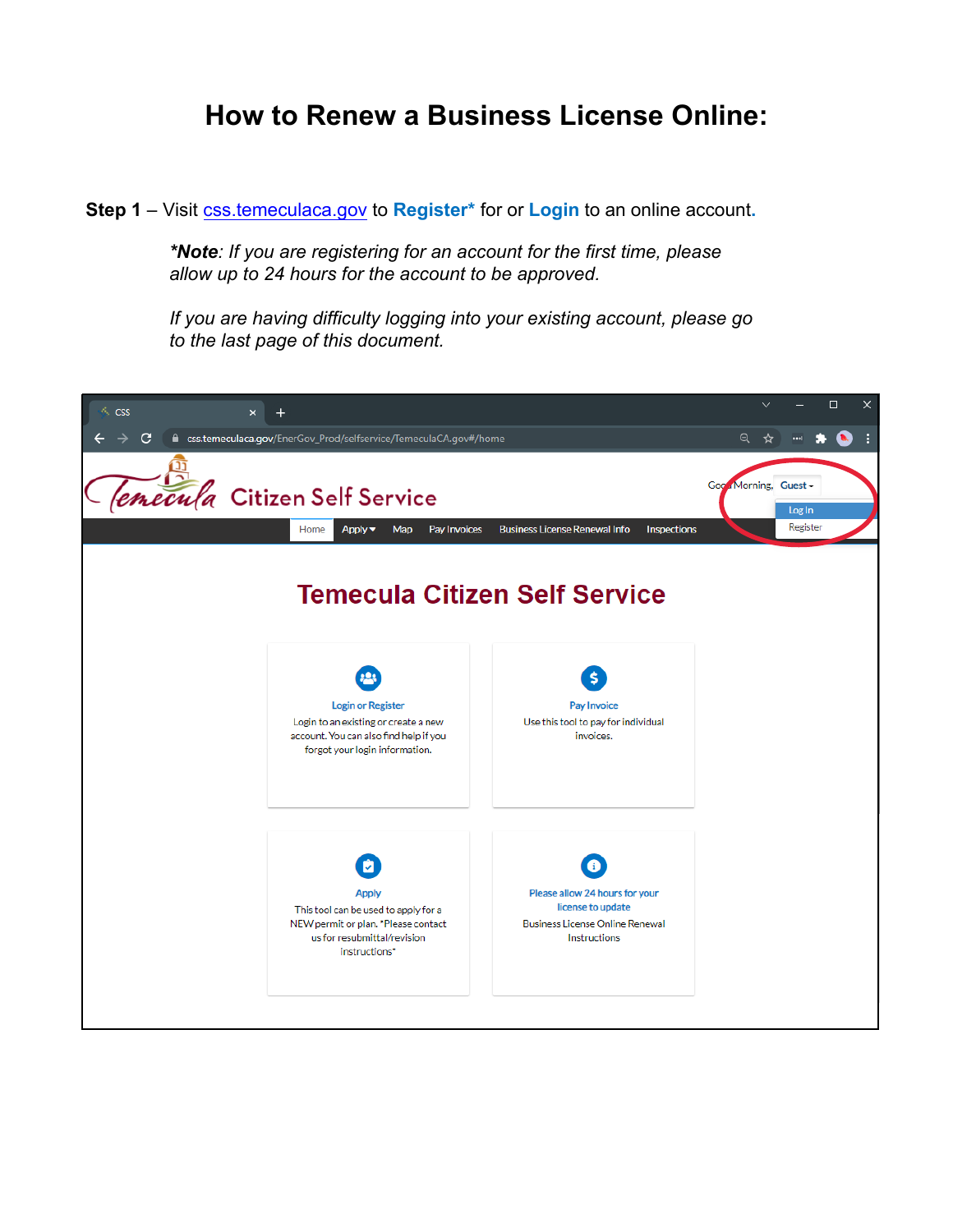**Step 2** – Once logged into your account, click on **Dashboard** in the black menu bar**.**

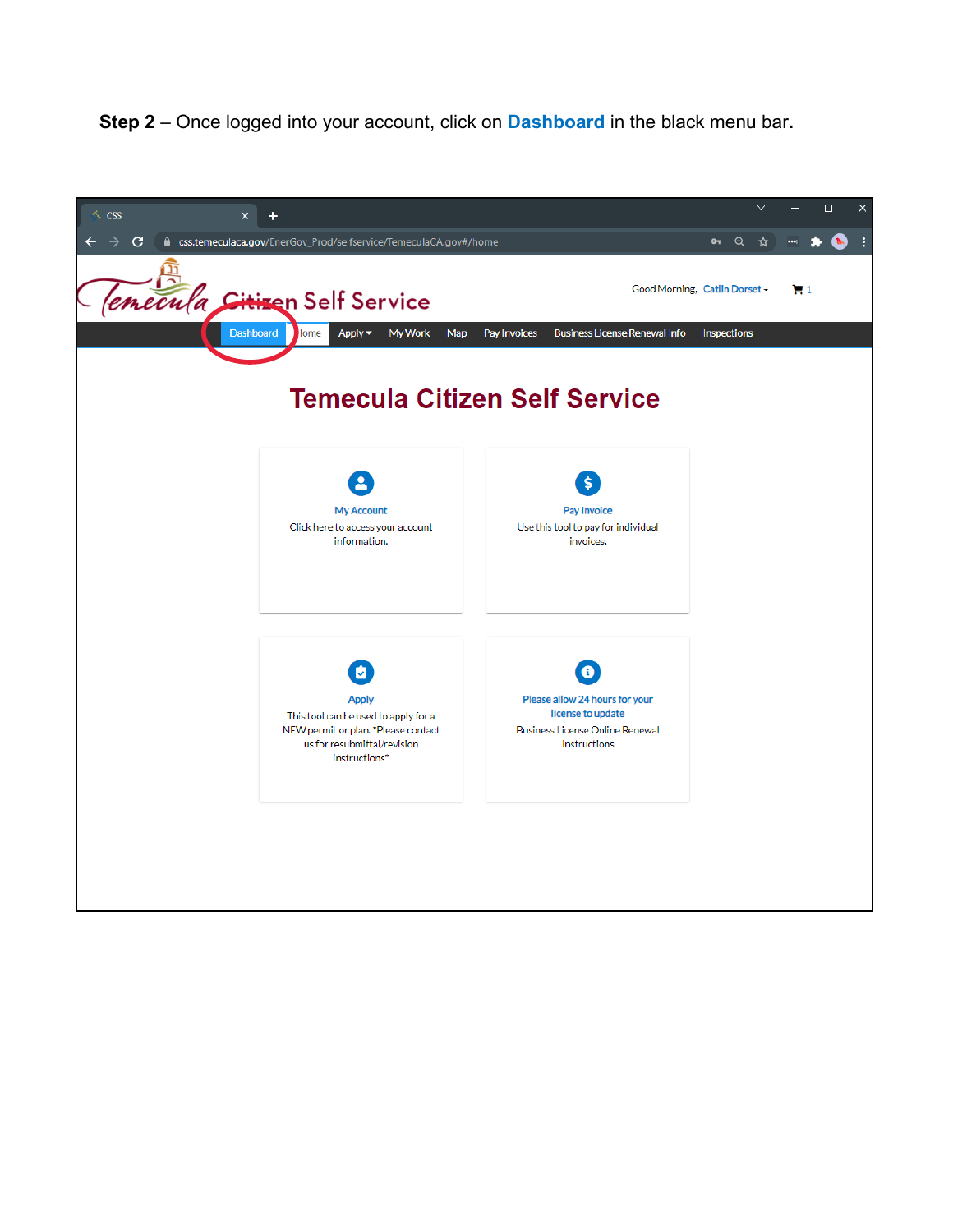**Step 3** – Scroll to the very bottom of your Dashboard. Here, you should see your Business License(s) under **My Licenses.**

**Step 4** – Click the gray **Renew** button at the bottom of the shown license.

|              | <b>S.</b> Dashboard                                                 | $\times$<br>$\pm$                                                       |        |                                |        | $\checkmark$ | $\Box$                   | $\times$ |
|--------------|---------------------------------------------------------------------|-------------------------------------------------------------------------|--------|--------------------------------|--------|--------------|--------------------------|----------|
| $\leftarrow$ | $\mathbf{G}$<br>$\rightarrow$<br>My Inspections                     | ■ css.temeculaca.gov/EnerGov_Prod/selfservice/TemeculaCA.gov#/dashboard |        | <b>My Invoices</b>             |        | • Q ☆        | $\bullet$<br>$\sim$<br>* | ÷        |
|              | Requested                                                           | Scheduled                                                               | Closed | Current<br>$\overline{0}$      | \$0.00 |              |                          |          |
|              |                                                                     |                                                                         |        | Past Due<br>$\overline{0}$     | \$0.00 |              |                          |          |
|              |                                                                     |                                                                         |        | <b>Total</b><br>$\overline{0}$ | \$0.00 |              |                          |          |
|              |                                                                     |                                                                         |        | View My Invoices               |        |              |                          |          |
|              | <b>My Licenses</b>                                                  |                                                                         |        |                                |        |              |                          |          |
|              | <b>Expires in</b>                                                   | <b>Draft</b>                                                            |        |                                |        |              |                          |          |
|              | 96                                                                  | O                                                                       |        |                                |        |              |                          |          |
|              | <b>DAYS</b>                                                         |                                                                         |        |                                |        |              |                          |          |
|              | Count On Me 123 (TEST COM                                           |                                                                         |        |                                |        |              |                          |          |
|              | No. 052139<br>Type Commercial Locatio                               |                                                                         |        |                                |        |              |                          |          |
|              | Renew                                                               |                                                                         |        |                                |        |              |                          |          |
|              | View My Licenses                                                    |                                                                         |        |                                |        |              |                          |          |
| ütv          | f Temecula - 41000 Main Street, Temecula, CA. 92590, (951) 694-6444 |                                                                         |        |                                |        |              |                          |          |
|              |                                                                     |                                                                         |        |                                |        |              |                          |          |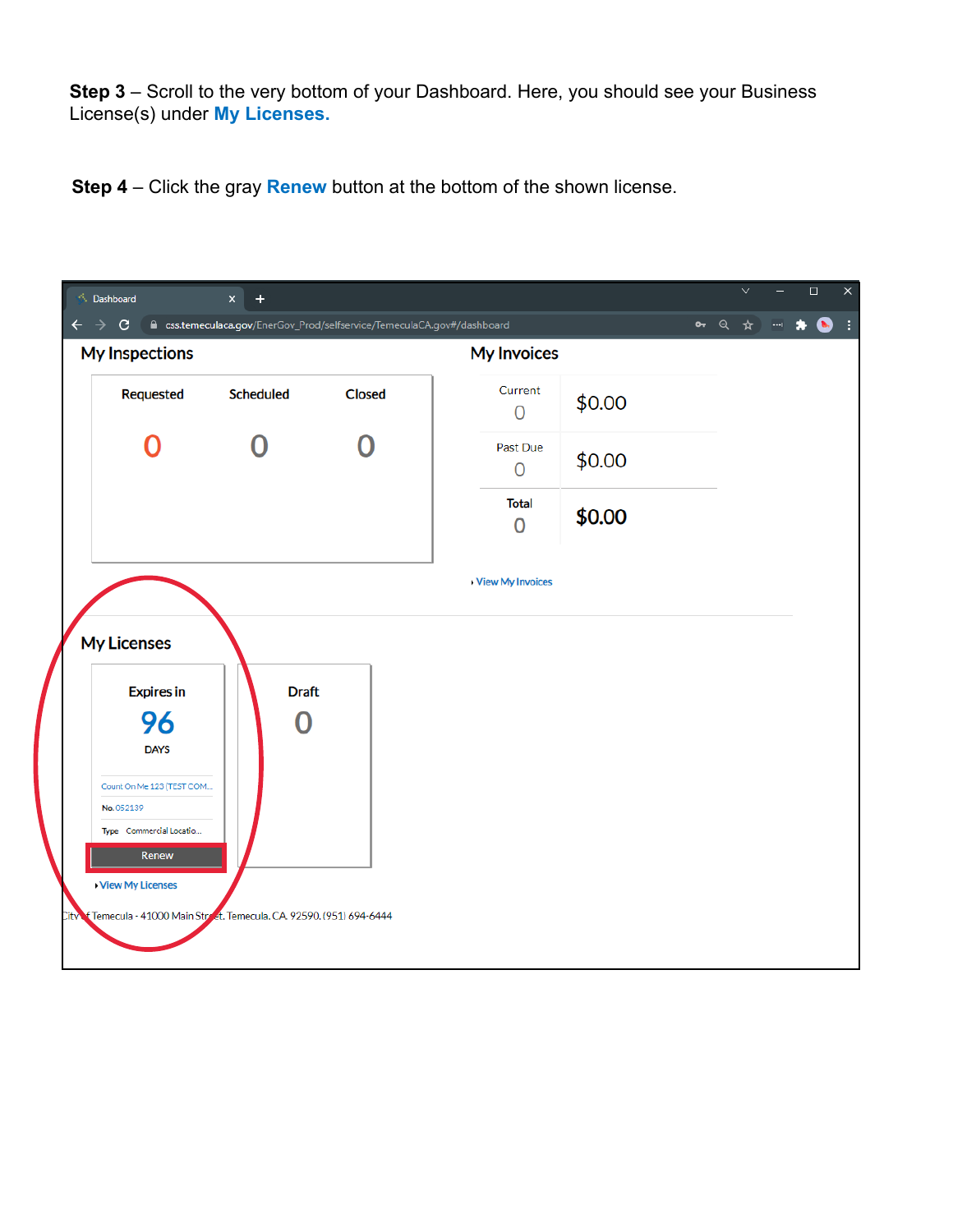**Step 5** – Review your license details and move through the next screens by clicking **Next** on the bottom right corner.

> *\*Note: if there are any changes you need to make, please contact us at [BusinessLicense@TemeculaCA.gov.](mailto:businesslicense@temeculaca.gov) You will not be able to change the business details from your CSS account.*

| <b>Renew License</b>   | $\pmb{\times}$<br>٠                                 |                                              |                                                                                                                 |                               | $\Box$<br>$\times$ |
|------------------------|-----------------------------------------------------|----------------------------------------------|-----------------------------------------------------------------------------------------------------------------|-------------------------------|--------------------|
| c                      |                                                     |                                              | A css.temeculaca.gov/EnerGov_Prod/selfservice/TemeculaCA.gov#/businessLicense/renew/873e7e1c-81f0-4247-8808-e → | ☆                             |                    |
|                        |                                                     |                                              |                                                                                                                 | Good Morning, Catlin Dorset - | 17 1               |
| emecula                | <b>Citizen Self Service</b>                         |                                              |                                                                                                                 |                               |                    |
|                        | Dashboard<br>Home                                   | My Work<br>Apply $\blacktriangledown$<br>Map | <b>Business License Renewal Info</b><br>Pay Invoices                                                            | Inspections                   |                    |
|                        | Renew License - Commercial Location Inside the City |                                              |                                                                                                                 |                               | *REQUIRED          |
|                        |                                                     |                                              |                                                                                                                 |                               |                    |
|                        |                                                     |                                              |                                                                                                                 |                               |                    |
|                        | <b>Type</b>                                         | More Info                                    | Attachments                                                                                                     | Review and Submit             |                    |
| <b>LICENSE DETAILS</b> |                                                     |                                              |                                                                                                                 |                               |                    |
| <b>License Type</b>    | Commercial Location Inside the City $\quad$         |                                              |                                                                                                                 |                               |                    |
| <b>Description</b>     | Office/Administration                               |                                              |                                                                                                                 |                               |                    |
|                        |                                                     |                                              |                                                                                                                 |                               |                    |
|                        |                                                     |                                              |                                                                                                                 |                               |                    |
|                        |                                                     |                                              |                                                                                                                 |                               |                    |
|                        |                                                     |                                              |                                                                                                                 |                               | <b>Next</b>        |
|                        |                                                     |                                              |                                                                                                                 |                               |                    |
| <b>Renew License</b>   | $\ddot{}$<br>$\mathsf{x}$                           |                                              |                                                                                                                 |                               | ×<br>□             |
| С                      |                                                     |                                              | m css.temeculaca.gov/EnerGov_Prod/selfservice/TemeculaCA.gov#/businessLicense/renew/873e7e1c-81f0-4247-8808-e % | $\Theta$<br>☆                 |                    |
|                        |                                                     |                                              |                                                                                                                 |                               |                    |
| emecula                | <b>Citizen Self Service</b>                         |                                              |                                                                                                                 | Good Morning, Catlin Dorset - | <b>H</b> 1         |
|                        | Dashboard<br>Home                                   | Apply v<br><b>My Work</b><br>Map             | <b>Business License Renewal Info</b><br>Pay Invoices                                                            | Inspections                   |                    |
|                        | Renew License - Commercial Location Inside the City |                                              |                                                                                                                 |                               | *REQUIRED          |
|                        |                                                     |                                              |                                                                                                                 |                               |                    |
|                        |                                                     |                                              |                                                                                                                 |                               |                    |
|                        | <b>Type</b>                                         | More Info                                    | Attachments                                                                                                     | <b>Review and Submit</b>      |                    |
| <b>MORE INFO</b>       |                                                     |                                              |                                                                                                                 |                               |                    |
|                        |                                                     |                                              |                                                                                                                 |                               |                    |
|                        | Are you located inside the city?                    |                                              |                                                                                                                 | $\checkmark$                  |                    |
|                        |                                                     |                                              |                                                                                                                 |                               |                    |
| <b>Back</b>            |                                                     |                                              |                                                                                                                 |                               |                    |
|                        |                                                     |                                              |                                                                                                                 |                               | <b>Next</b>        |
|                        |                                                     |                                              |                                                                                                                 |                               |                    |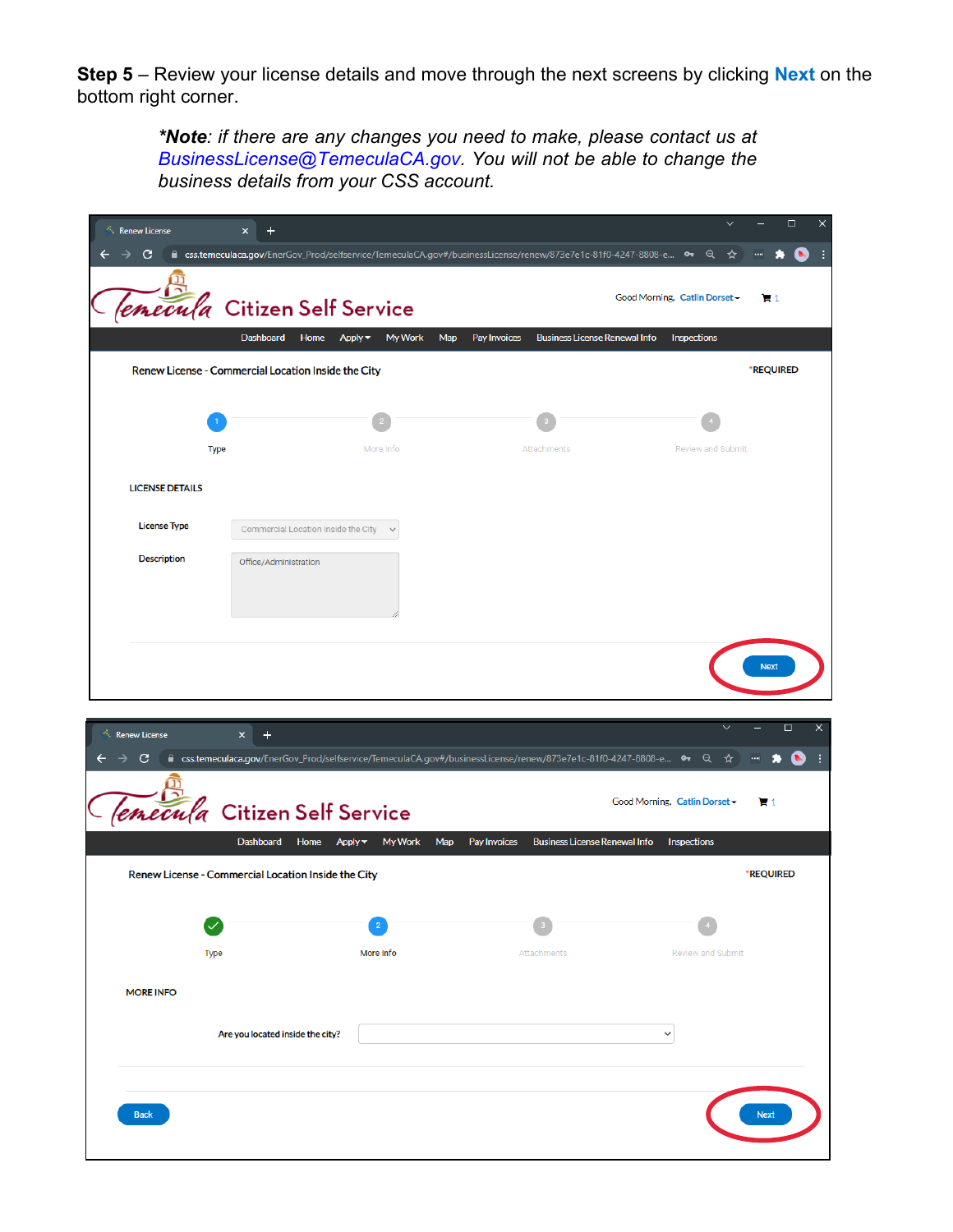*\*Note: You are not required to attach anything to renew; simply click Next to move to the next step.*

| <b>Renew License</b><br>$\times$                    | $\ddot{}$                                                                                                            |                                                      | $\Box$<br>$\vee$<br>$\times$                    |
|-----------------------------------------------------|----------------------------------------------------------------------------------------------------------------------|------------------------------------------------------|-------------------------------------------------|
| C                                                   | A css.temeculaca.gov/EnerGov_Prod/selfservice/TemeculaCA.gov#/businessLicense/renew/873e7e1c-81f0-4247-8808-ec 0 Q ☆ |                                                      | t.<br>$\leftarrow$                              |
|                                                     | <i>emecula</i> Citizen Self Service                                                                                  |                                                      | Good Morning, Catlin Dorset -<br>$\mathbb{R}^1$ |
|                                                     | <b>Dashboard</b><br>Home<br><b>My Work</b><br>Map<br>Apply $\blacktriangledown$                                      | Pay Invoices<br><b>Business License Renewal Info</b> | Inspections                                     |
| Renew License - Commercial Location Inside the City |                                                                                                                      |                                                      | *REQUIRED                                       |
|                                                     |                                                                                                                      |                                                      |                                                 |
|                                                     | $\checkmark$                                                                                                         | $\overline{\mathbf{3}}$                              |                                                 |
| Type                                                | More Info                                                                                                            | <b>Attachments</b>                                   | <b>Review and Submit</b>                        |
| <b>Attachments</b>                                  |                                                                                                                      |                                                      |                                                 |
| click or drag files                                 |                                                                                                                      |                                                      |                                                 |
|                                                     |                                                                                                                      |                                                      |                                                 |
| <b>Add Attachment</b>                               |                                                                                                                      |                                                      |                                                 |
|                                                     |                                                                                                                      |                                                      |                                                 |
| Supported: .pdf                                     |                                                                                                                      |                                                      |                                                 |
|                                                     |                                                                                                                      |                                                      |                                                 |
|                                                     |                                                                                                                      |                                                      |                                                 |
|                                                     |                                                                                                                      |                                                      |                                                 |
| <b>Back</b>                                         |                                                                                                                      |                                                      | <b>Next</b>                                     |
|                                                     |                                                                                                                      |                                                      |                                                 |

## **Step 6** – Click **Submit**.

| <b>Renew License</b> |                   | $\overline{\mathsf{x}}$                                                                               |           |                                      |                     |                    |                                      |                          |          | $\checkmark$ |                         | $\Box$ | × |
|----------------------|-------------------|-------------------------------------------------------------------------------------------------------|-----------|--------------------------------------|---------------------|--------------------|--------------------------------------|--------------------------|----------|--------------|-------------------------|--------|---|
| С                    |                   | ■ css.temeculaca.gov/EnerGov_Prod/selfservice/TemeculaCA.gov#/businessLicense/renew/873e7e1c-81f0-4 O |           |                                      |                     |                    |                                      |                          | $\alpha$ | ☆            | $\left  \cdots \right $ |        |   |
|                      |                   | <i>lemecula</i> Citizen Self Service                                                                  |           |                                      |                     |                    | Good Morning, Catlin Dorset -        |                          |          |              | $\mathbf{H}$ 1          |        |   |
|                      |                   | Dashboard<br>Home                                                                                     | $Apply -$ | My Work                              | Pay Invoices<br>Map |                    | <b>Business License Renewal Info</b> |                          |          | Inspections  |                         |        |   |
|                      |                   | Renew License - Commercial Location Inside the City                                                   |           |                                      |                     |                    |                                      |                          |          |              |                         |        |   |
|                      |                   |                                                                                                       |           |                                      |                     |                    |                                      |                          |          | *REQUIRED    |                         |        |   |
|                      |                   | $\checkmark$                                                                                          |           |                                      |                     |                    |                                      |                          |          |              |                         |        |   |
|                      |                   | Type                                                                                                  |           | More Info                            |                     | <b>Attachments</b> |                                      | <b>Review and Submit</b> |          |              |                         |        |   |
|                      |                   |                                                                                                       |           |                                      |                     |                    |                                      |                          |          | Submit       |                         |        |   |
|                      | Locations         |                                                                                                       |           |                                      |                     |                    |                                      |                          |          |              |                         |        |   |
|                      |                   | <b>Location Address</b>                                                                               |           | 41000 MAIN ST, TEMECULA, CA, , 92590 |                     |                    |                                      |                          |          |              |                         |        |   |
|                      |                   | <b>Parcel Number</b>                                                                                  |           | 922360001                            |                     |                    |                                      |                          |          |              |                         |        |   |
|                      | <b>Basic Info</b> |                                                                                                       |           |                                      |                     |                    |                                      |                          |          |              |                         |        |   |
|                      |                   | <b>Type</b>                                                                                           |           | Commercial Location Inside the City  |                     |                    |                                      |                          |          |              |                         |        |   |
|                      |                   | <b>Description</b>                                                                                    |           | Office/Administration                |                     |                    |                                      |                          |          |              |                         |        |   |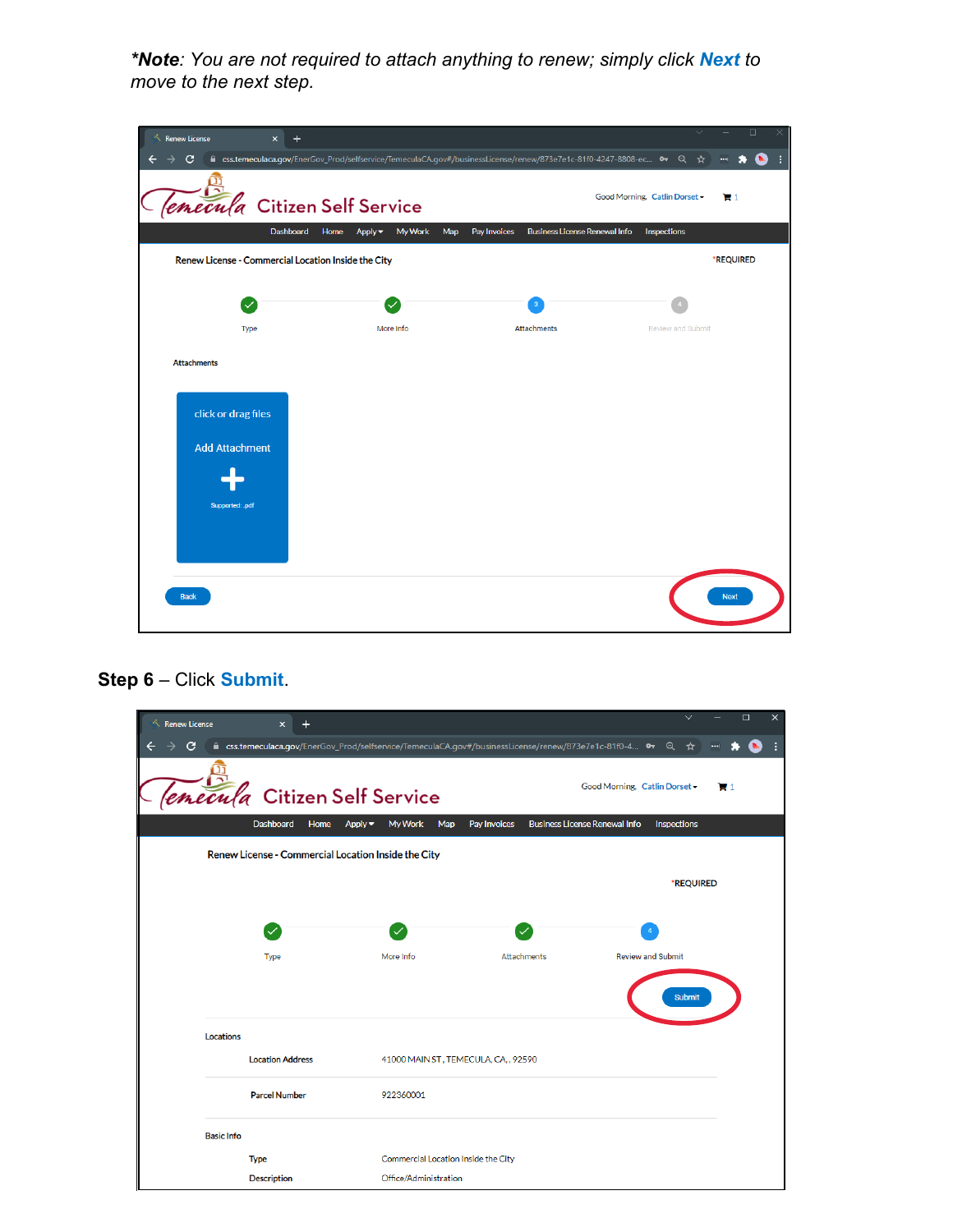**Step 7** – After clicking **Submit**, you will be taken to this page. Click **Add to Cart** to add your renewal fees to the cart for payment.

| 052139 |                                                       |                                                                                                                                              |                                                      |                               |                         |     | $\Box$ |  |
|--------|-------------------------------------------------------|----------------------------------------------------------------------------------------------------------------------------------------------|------------------------------------------------------|-------------------------------|-------------------------|-----|--------|--|
| C      |                                                       | ■ css.temeculaca.gov/EnerGov_Prod/selfservice/TemeculaCA.gov#/businessLicense/4699d966-4b20-49b9-a                                           |                                                      |                               | $\sim$<br>$\Theta$<br>☆ |     |        |  |
|        |                                                       | <b>Citizen Self Service</b>                                                                                                                  |                                                      | Good Morning, Catlin Dorset - |                         | 121 |        |  |
|        | <b>Dashboard</b><br>Home                              | My Work<br>Map<br>$Apply -$                                                                                                                  | <b>Business License Renewal Info</b><br>Pay Invoices |                               | Inspections             |     |        |  |
|        | process.                                              | √ Your license application was submitted successfully. Please click the Add to Cart button to pay for the invoiced fees to complete the      |                                                      |                               |                         |     |        |  |
|        | License Number: 052139                                |                                                                                                                                              |                                                      |                               | <b>Add to Cart</b>      |     |        |  |
|        |                                                       | • License cannot be printed at this time. License has unpaid fees.<br>• License cannot be printed at this time. License has not been issued. |                                                      |                               |                         |     |        |  |
|        | License Details   Tab Elements   Main Menu            |                                                                                                                                              |                                                      |                               |                         |     |        |  |
|        | <b>License Details</b>                                |                                                                                                                                              |                                                      |                               |                         |     |        |  |
|        | <b>License Type:</b>                                  | Commercial Location Inside<br>the City                                                                                                       | District:                                            | Old Town                      |                         |     |        |  |
|        |                                                       |                                                                                                                                              | <b>Applied Date:</b>                                 | 10/27/2021                    |                         |     |        |  |
|        | <b>Account Number:</b>                                |                                                                                                                                              | <b>Period Start Date:</b>                            |                               |                         |     |        |  |
|        | Status:                                               | Pending                                                                                                                                      | <b>Expiration Date:</b>                              | 01/31/2023                    |                         |     |        |  |
|        | <b>Description:</b>                                   | Office/Administration                                                                                                                        |                                                      |                               |                         |     |        |  |
|        | <b>Business</b><br>Locations<br>Fees $\mathbf \Theta$ | Inspections<br>Attachments                                                                                                                   | Classifications<br>Contacts                          | More Info                     |                         |     |        |  |

## **Step 8** – Click **Check Out**.

| <b>Shopping Cart</b> | $\mathsf{x}$         | $\pm$                    |                                                                      |     |                     |                                      |                               |                                    | $\checkmark$ |     | $\Box$         | $\times$ |
|----------------------|----------------------|--------------------------|----------------------------------------------------------------------|-----|---------------------|--------------------------------------|-------------------------------|------------------------------------|--------------|-----|----------------|----------|
| c                    |                      |                          | ■ css.temeculaca.gov/EnerGov_Prod/selfservice/TemeculaCA.gov#/mycart |     |                     |                                      |                               | • Q ☆                              |              | --- |                | ÷        |
| emecu                |                      |                          | <b>Citizen Self Service</b>                                          |     |                     |                                      | Good Morning, Catlin Dorset - |                                    |              |     | $\blacksquare$ |          |
|                      | Dashboard            | Home                     | My Work<br>Apply v                                                   | Map | Pay Invoices        | <b>Business License Renewal Info</b> |                               | Inspections                        |              |     |                |          |
|                      | <b>4Back</b>         |                          |                                                                      |     |                     |                                      |                               |                                    |              |     |                |          |
|                      | <b>Shopping Cart</b> |                          |                                                                      |     |                     |                                      |                               |                                    |              |     |                |          |
|                      |                      |                          |                                                                      |     |                     |                                      | <b>Total</b>                  | \$39.00                            |              |     |                |          |
|                      |                      |                          |                                                                      |     |                     |                                      |                               | Check Out                          |              |     |                |          |
|                      |                      | <b>Invoice: 00099060</b> |                                                                      |     | Description: 052139 |                                      |                               |                                    |              |     |                |          |
|                      |                      | Due Date: 11/17/2021     |                                                                      |     |                     |                                      |                               | \$39.00                            |              |     |                |          |
|                      | <b>Case Number</b>   | Project                  | <b>Case Address</b>                                                  |     |                     | <b>Amount Due</b>                    | Remove                        |                                    |              |     |                |          |
|                      | 052139               |                          | 41000 MAIN ST:1 TEMECULA CA<br>92590                                 |     |                     | \$39.00                              | Top   Main Menu               |                                    |              |     |                |          |
|                      |                      |                          |                                                                      |     |                     |                                      |                               |                                    |              |     |                |          |
|                      |                      |                          |                                                                      |     |                     |                                      | oral                          | <b>\$39.00</b><br><b>Check Out</b> |              |     |                |          |
|                      |                      |                          |                                                                      |     |                     |                                      |                               |                                    |              |     |                |          |
|                      |                      |                          |                                                                      |     |                     |                                      |                               |                                    |              |     |                |          |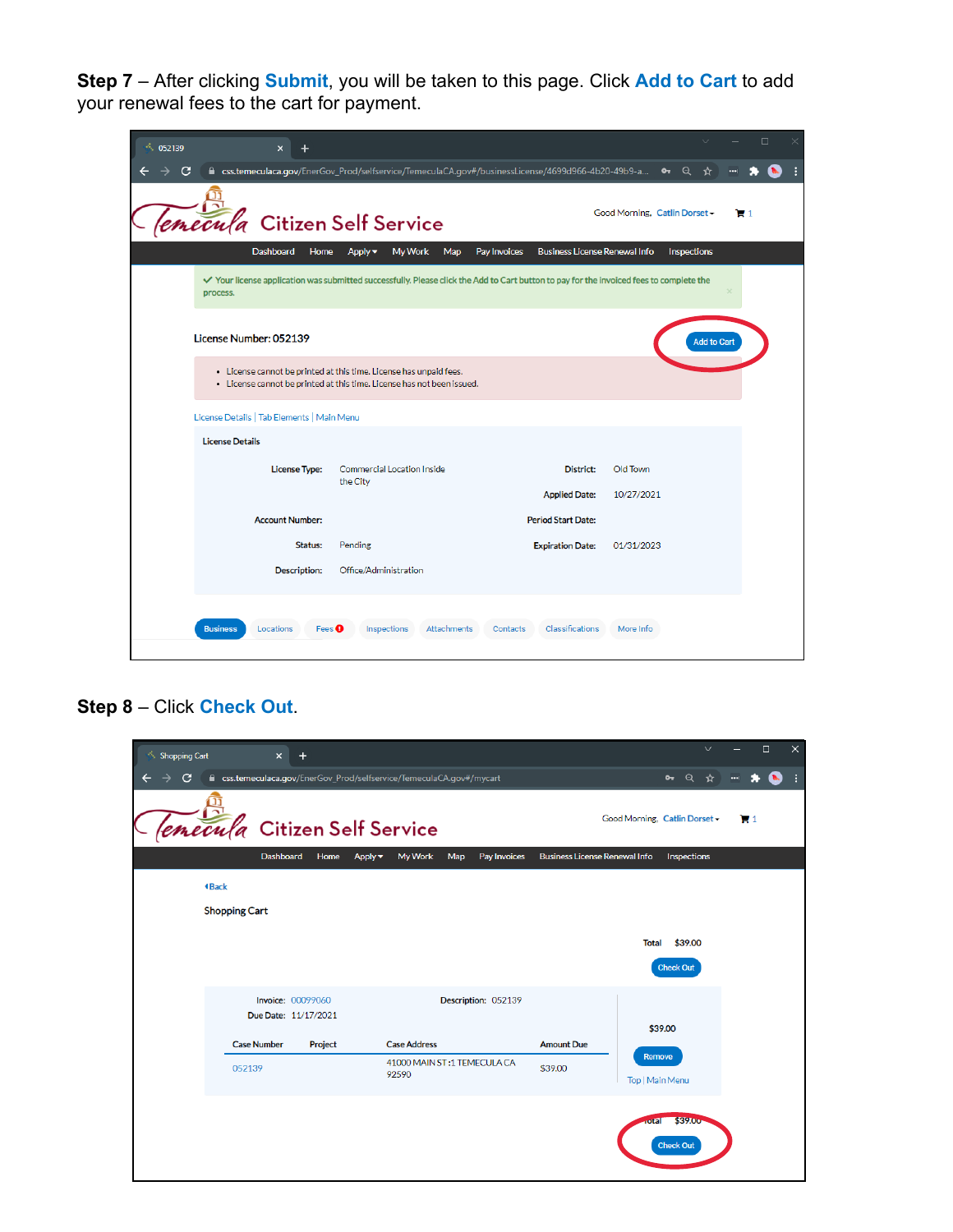**Step 9** – Enter your credit card details and click **Check Out**. Once the payment is processed, a receipt of the transaction will be sent to the email address associated with your account.

| C                                                |                                                | mygovpay.com/temeculaca/pay?token=54b6cfb4-33d6-485d-b55e-4a1720a3f6e9 |                        | ☆                                   |
|--------------------------------------------------|------------------------------------------------|------------------------------------------------------------------------|------------------------|-------------------------------------|
| <b>MyGovPay</b>                                  | <b>NASA</b> EMPOWERED BY<br>TYLER TECHNOLOGIES |                                                                        |                        |                                     |
| Temecula, CA                                     |                                                |                                                                        |                        |                                     |
| Order Number: 18892                              |                                                |                                                                        |                        |                                     |
| Wednesday, October 27, 2021                      |                                                |                                                                        |                        |                                     |
| Invoice #                                        | <b>Item Description</b>                        | <b>Quantity</b>                                                        | <b>Unit Price</b>      | <b>Total Price</b>                  |
| 00099060                                         | 052139                                         | $\mathbf{1}$                                                           | \$39.00                | \$39.00                             |
|                                                  |                                                |                                                                        | Item Total:            | \$39.00                             |
|                                                  |                                                |                                                                        |                        |                                     |
|                                                  |                                                |                                                                        | <b>Order Total:</b>    |                                     |
| <b>Payment Details</b><br><b>Cardholder Name</b> |                                                | <b>Billing Street</b>                                                  |                        | <b>Billing Zip Code</b>             |
|                                                  | $\mathrel{\mathop=}$                           |                                                                        |                        |                                     |
| Card Type                                        |                                                | <b>Card Number</b>                                                     | <b>Expiration Date</b> |                                     |
| Select one                                       | $\checkmark$                                   |                                                                        | Month<br>$\checkmark$  | Year<br>$\checkmark$                |
| <b>CVV Code</b>                                  |                                                |                                                                        |                        |                                     |
|                                                  |                                                |                                                                        |                        |                                     |
|                                                  |                                                |                                                                        |                        |                                     |
|                                                  |                                                | Pay Now - \$39.00                                                      |                        | \$39.00<br>*all fields are required |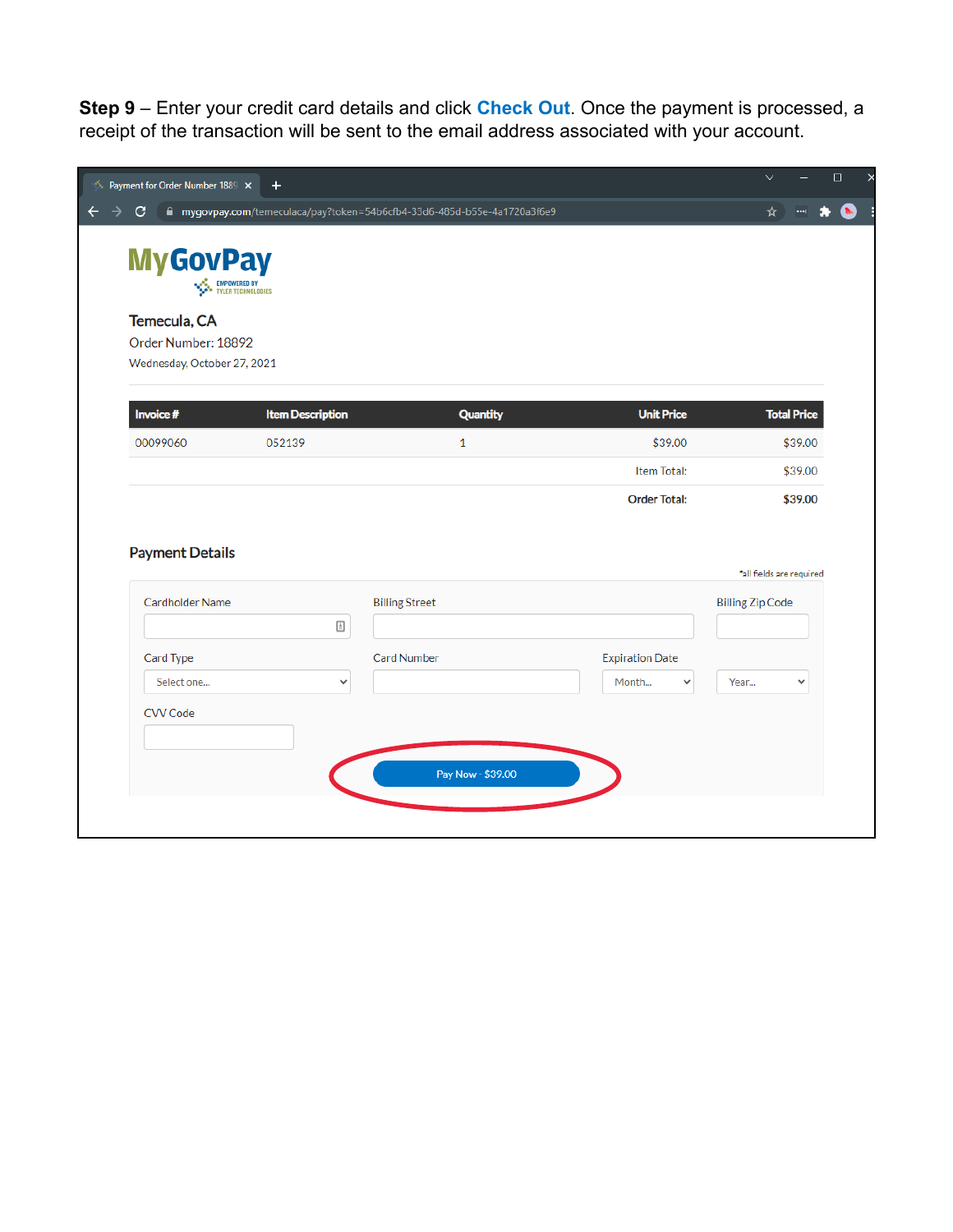**Step 10** – Once you've successfully renewed and paid for your license, you may print a copy of the renewed license. To do so, return to your **Dashboard** and click on the license at the bottom of the screen (as done in Steps 2-3 above).

Here, you will see a blue **Printer Icon** in upper right corner of the page. Clicking this icon will generate a PDF copy of your license certificate.

| 052139                                                               | $\boldsymbol{\mathsf{x}}$                              |                           |                 |                                                                                                                 |             | п  |
|----------------------------------------------------------------------|--------------------------------------------------------|---------------------------|-----------------|-----------------------------------------------------------------------------------------------------------------|-------------|----|
| C                                                                    |                                                        |                           |                 | ■ css.temeculaca.gov/EnerGov_Prod/selfservice/TemeculaCA.gov#/businessLicense/4699d966-4b20-49b9-ab68-1514474ad | Q<br>☆      |    |
|                                                                      | <i>emecula</i> Citizen Self Service                    |                           |                 | Good Morning, Catlin Dorset -                                                                                   |             | Τ0 |
|                                                                      | <b>Dashboard</b><br>Home<br>Apply $\blacktriangledown$ | Map<br><b>My Work</b>     | Pay Invoices    | <b>Business License Renewal Info</b>                                                                            | Inspections |    |
| License Number: 052139                                               |                                                        |                           |                 |                                                                                                                 |             |    |
| License Details   Tab Elements   Main Menu                           |                                                        |                           |                 |                                                                                                                 |             |    |
| <b>License Details</b>                                               |                                                        |                           |                 |                                                                                                                 |             |    |
| <b>License Type:</b>                                                 | Commercial Location<br>Inside the City                 | District:                 | Old Town        | <b>Applied Date:</b>                                                                                            | 10/27/2021  |    |
| <b>Account Number:</b>                                               |                                                        | <b>Period Start Date:</b> | 01/31/2022      |                                                                                                                 |             |    |
| Status:                                                              | Issued                                                 |                           |                 | <b>Expiration Date:</b>                                                                                         | 01/31/2023  |    |
| <b>Description:</b>                                                  | Office/Administration                                  |                           |                 |                                                                                                                 |             |    |
|                                                                      |                                                        |                           |                 |                                                                                                                 |             |    |
| <b>Business</b><br>Locations                                         | Fees<br>Inspections                                    | Attachments<br>Contacts   | Classifications | More Info                                                                                                       |             |    |
| Business   Next Tab   License Details   Main Menu<br><b>Business</b> |                                                        |                           |                 |                                                                                                                 |             |    |
| <b>Company Name:</b>                                                 | Count On Me 123<br>(TEST COMPANY)                      | DBA:                      |                 | <b>Open Date:</b>                                                                                               | 10/27/2021  |    |
| <b>Company Type:</b>                                                 | Corporation                                            | Status:                   | Active          | <b>Closed Date:</b>                                                                                             |             |    |
| District:                                                            | Old Town                                               |                           |                 | <b>Last Audit Date:</b>                                                                                         |             |    |
| Location:                                                            | Commercial-Inside City                                 |                           |                 |                                                                                                                 |             |    |
| <b>Description:</b>                                                  |                                                        |                           |                 |                                                                                                                 |             |    |
|                                                                      |                                                        |                           |                 |                                                                                                                 |             |    |